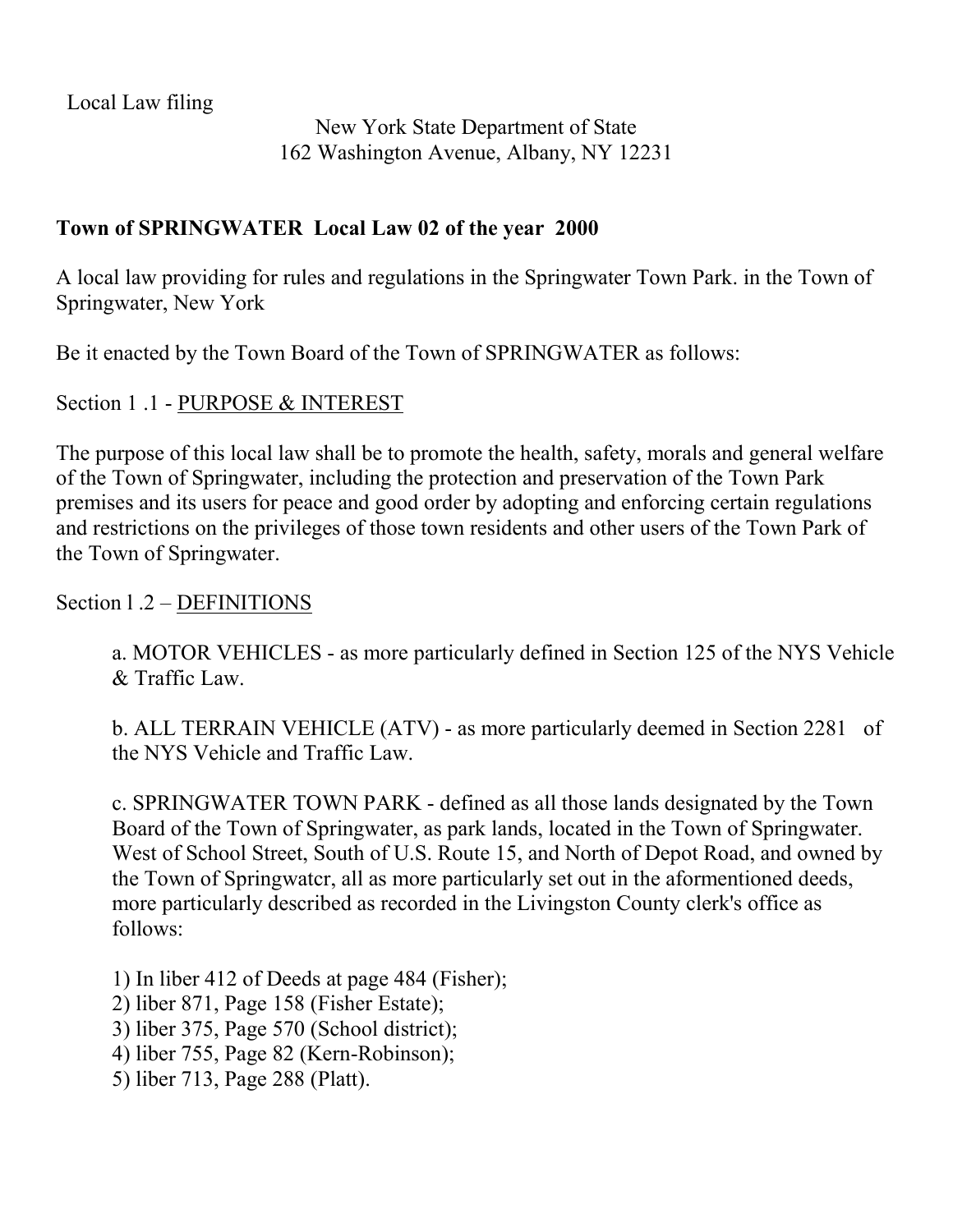### 1.3 - REGULATIONS & RESTRICTIONS

The Springwater Town Park shall be subject to the following rules and regulations for use by the Public:

a. The Springwater Town Park shall be open from 8:00 am to 9:30 pm, and closed thereafter; except as specifically expanded by resolution of the Springwater Town Board for Community-wide functions and/or events. No person or persons shall remain on park premises, other than those times as set out above other than law enforcement personnel or any persons authorized to patrol and observe said premises by the Springwater Town Board.

b. Any person or persons using the park shall park any motor vehicle in the areas designated for parking only, and shall only travel on designated park roadways.

c. No motor vehicle shall exceed the 10 mph speed limit as posted in the park.

d. All motor vehicles must conform to all Department Of Motor Vehicle rules and regulations with regard to license, registration and insurance,

e. Littering is prohibited on the park premises.

f. No household waste or garbage shall be deposited in the trash receptacles in the park. No person or persons shall bring household waste or garbage into the park for disposal.

g. No person or persons shall engage in habitual or continual disruptive noise, or conduct themselves in such a manner as to unreasonably and habitually cause disruptive noise causing annoyance to any person or persons.

h. Any group usage or parties, being more than 5 persons in aggregates shall be required to register with the Town Clerk of the Town of Springwater. Any fee or charge for such) reservation shall be determined by a resolution of the Town Board.

i. All terrain Vehicles (ATV's) are prohibited on the park premises.